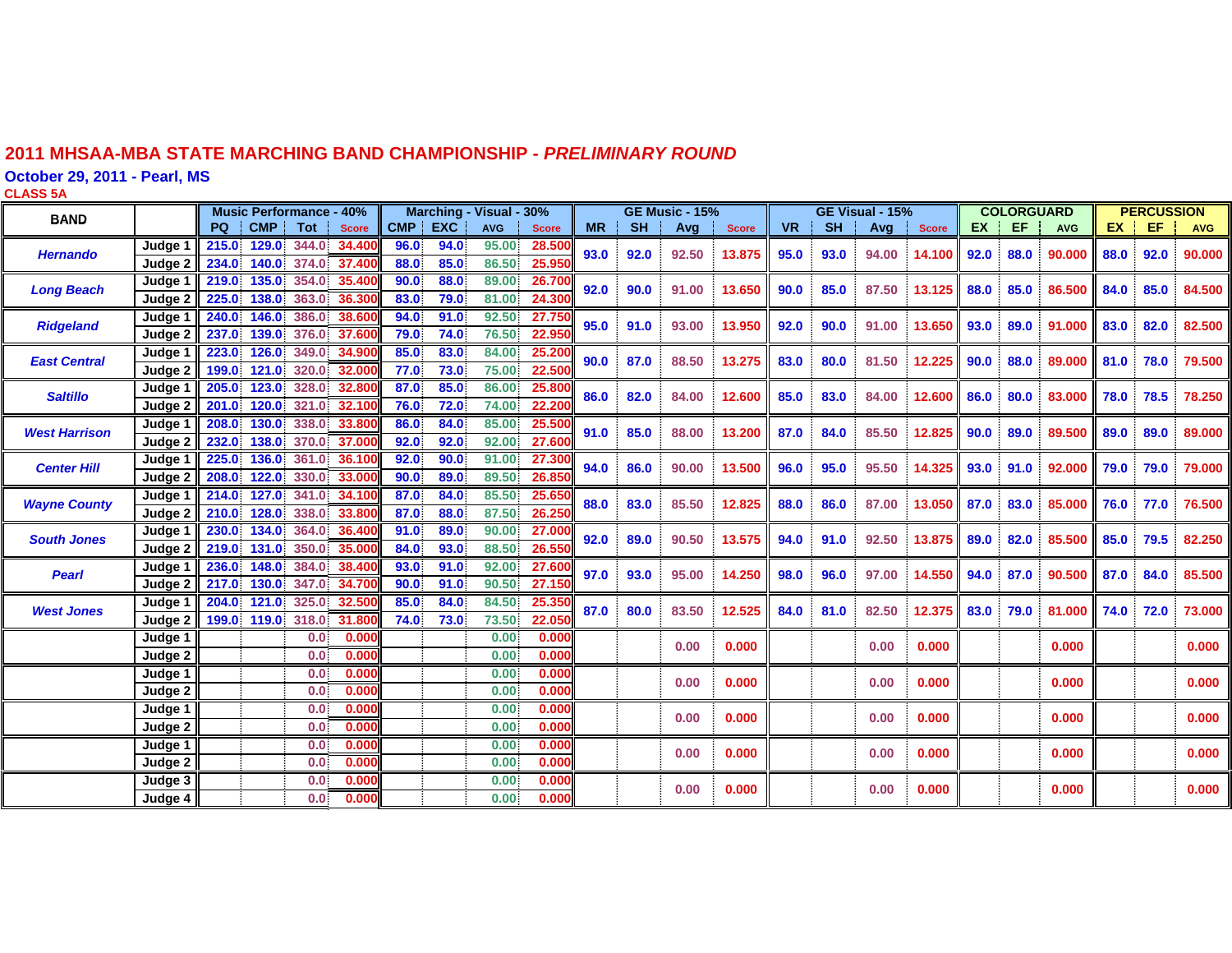## **2011 MHSAA-MBA STATE MARCHING BAND CHAMPIONSHIP - PRELIMINARY ROUND**

## **October 29, 2011 - Pearl, MS**

|  |  |  |  | SCORING SUMMARY |  |  |  |  |
|--|--|--|--|-----------------|--|--|--|--|
|--|--|--|--|-----------------|--|--|--|--|

| <b>BAND</b><br>Hernando<br><b>Long Beach</b><br>Ridgeland<br><b>East Central</b><br><b>Saltillo</b> |               | <b>MUSIC</b>   | <b>VISUAL</b> |         | <b>GENERAL EFFECT</b> |               |  |  |
|-----------------------------------------------------------------------------------------------------|---------------|----------------|---------------|---------|-----------------------|---------------|--|--|
|                                                                                                     | <b>JUDGE1</b> | <b>JUDGE 2</b> | <b>JUDGE1</b> | Judge 2 | <b>MUSIC</b>          | <b>VISUAL</b> |  |  |
|                                                                                                     | 34.400        | 37.400         | 28.500        | 25.950  | 13.875                | 14.100        |  |  |
|                                                                                                     | 35.400        | 36.300         | 26.700        | 24.300  | 13.650                | 13.125        |  |  |
|                                                                                                     | 38.600        | 37.600         | 27.750        | 22.950  | 13.950                | 13.650        |  |  |
|                                                                                                     | 34.900        | 32.000         | 25.200        | 22.500  | 13.275                | 12.225        |  |  |
|                                                                                                     | 32.800        | 32.100         | 25.800        | 22.200  | 12.600                | 12.600        |  |  |
| <b>West Harrison</b>                                                                                | 33.800        | 37.000         | 25.500        | 27.600  | 13.200                | 12.825        |  |  |
| <b>Center Hill</b>                                                                                  | 36.100        | 33.000         | 27.300        | 26.850  | 13.500                | 14.325        |  |  |
| <b>Wayne County</b>                                                                                 | 34.100        | 33.800         | 25.650        | 26.250  | 12.825                | 13.050        |  |  |
| <b>South Jones</b>                                                                                  | 36.400        | 35.000         | 27.000        | 26.550  | 13.575                | 13.875        |  |  |
| Pearl                                                                                               | 38,400        | 34.700         | 27.600        | 27.150  | 14.250                | 14.550        |  |  |
| <b>West Jones</b>                                                                                   | 32.500        | 31.800         | 25.350        | 22.050  | 12.525                | 12.375        |  |  |
|                                                                                                     |               |                |               |         |                       |               |  |  |
|                                                                                                     |               |                |               |         |                       |               |  |  |
|                                                                                                     |               |                |               |         |                       |               |  |  |
|                                                                                                     |               |                |               |         |                       |               |  |  |
|                                                                                                     |               |                |               |         |                       |               |  |  |



#### **FINAL RESULTS**

| <b>BAND</b>          | <b>MUSIC</b>   |                | <b>VISUAL</b>  |                 | <b>GEN EFFECT</b> |                 |              |                  |                    | <b>COLOR GUARD</b> | <b>PERCUSSION</b> |                |              |                |
|----------------------|----------------|----------------|----------------|-----------------|-------------------|-----------------|--------------|------------------|--------------------|--------------------|-------------------|----------------|--------------|----------------|
|                      | <b>AVERAGE</b> | <b>RK</b>      | <b>AVERAGE</b> | <b>RK</b>       | <b>TOTAL</b>      | <b>RK</b>       | <b>TOTAL</b> | <b>PENALTIES</b> | <b>FINAL SCORE</b> | <b>RANK</b>        | <b>SCORE</b>      | <b>RANK</b>    | <b>SCORE</b> | <b>RANK</b>    |
| Hernando             | 35.900         | 3              | 27.225         | $\mathbf{2}$    | 27.975            | $\mathbf{2}$    | 91.100       |                  | 91.100             | $\overline{2}$     | 90.000            | 4              | 90.000       | 1.             |
| <b>Long Beach</b>    | 35.850         | 4              | 25.500         |                 | 26.775            | $6 \,$          | 88.125       |                  | 88.125             | $6\phantom{1}6$    | 86.500            | $\overline{7}$ | 84.500       | 4              |
| Ridgeland            | 38.100         |                | 25.350         | 8               | 27.600            | 4               | 91.050       |                  | 91.050             | 3                  | 91.000            | $\mathbf{2}$   | 82.500       | 5 <sup>5</sup> |
| <b>East Central</b>  | 33.450         | 9              | 23.850         | 10 <sup>°</sup> | 25.500            | $9^{\circ}$     | 82.800       |                  | 82.800             | 9                  | 89.000            | $6 \,$         | 79.500       | $\overline{7}$ |
| Saltillo             | 32.450         | 10             | 24.000         | 9               | 25.200            | 10 <sup>1</sup> | 81.650       |                  | 81.650             | 10                 | 83.000            | 10             | 78.250       | $9^{\circ}$    |
| <b>West Harrison</b> | 35.400         | 6              | 26.550         | $5\phantom{.0}$ | 26.025            |                 | 87.975       |                  | 87.975             | $\overline{7}$     | 89.500            | 5 <sup>5</sup> | 89.000       | 2 <sup>1</sup> |
| <b>Center Hill</b>   | 34.550         | $\overline{7}$ | 27.075         | 3               | 27.825            | $\mathbf{3}$    | 89.450       |                  | 89.450             | 5 <sup>5</sup>     | 92.000            |                | 79.000       | 8              |
| <b>Wayne County</b>  | 33.950         | 8              | 25.950         | 6               | 25.875            | 8               | 85.775       |                  | 85.775             | 8                  | 85.000            | 9              | 76.500       | 10             |
| <b>South Jones</b>   | 35.700         | 5 <sup>5</sup> | 26.775         | 4               | 27.450            | $\sqrt{5}$      | 89.925       |                  | 89.925             | 4                  | 85.500            | 8              | 82.250       | 6 <sup>1</sup> |
| Pearl                | 36.550         | 2 <sup>2</sup> | 27.375         |                 | 28.800            |                 | 92.725       |                  | 92.725             | 1                  | 90.500            | 3 <sup>5</sup> | 85.500       | 3 <sup>5</sup> |
| <b>West Jones</b>    | 32.150         | 11             | 23.700         | 11              | 24.900            | 11              | 80.750       |                  | 80.750             | 11                 | 81.000            | 11             | 73.000       | 11             |
|                      |                |                |                |                 |                   |                 |              |                  |                    |                    |                   |                |              |                |
|                      |                |                |                |                 |                   |                 |              |                  |                    |                    |                   |                |              |                |
|                      |                |                |                |                 |                   |                 |              |                  |                    |                    |                   |                |              |                |